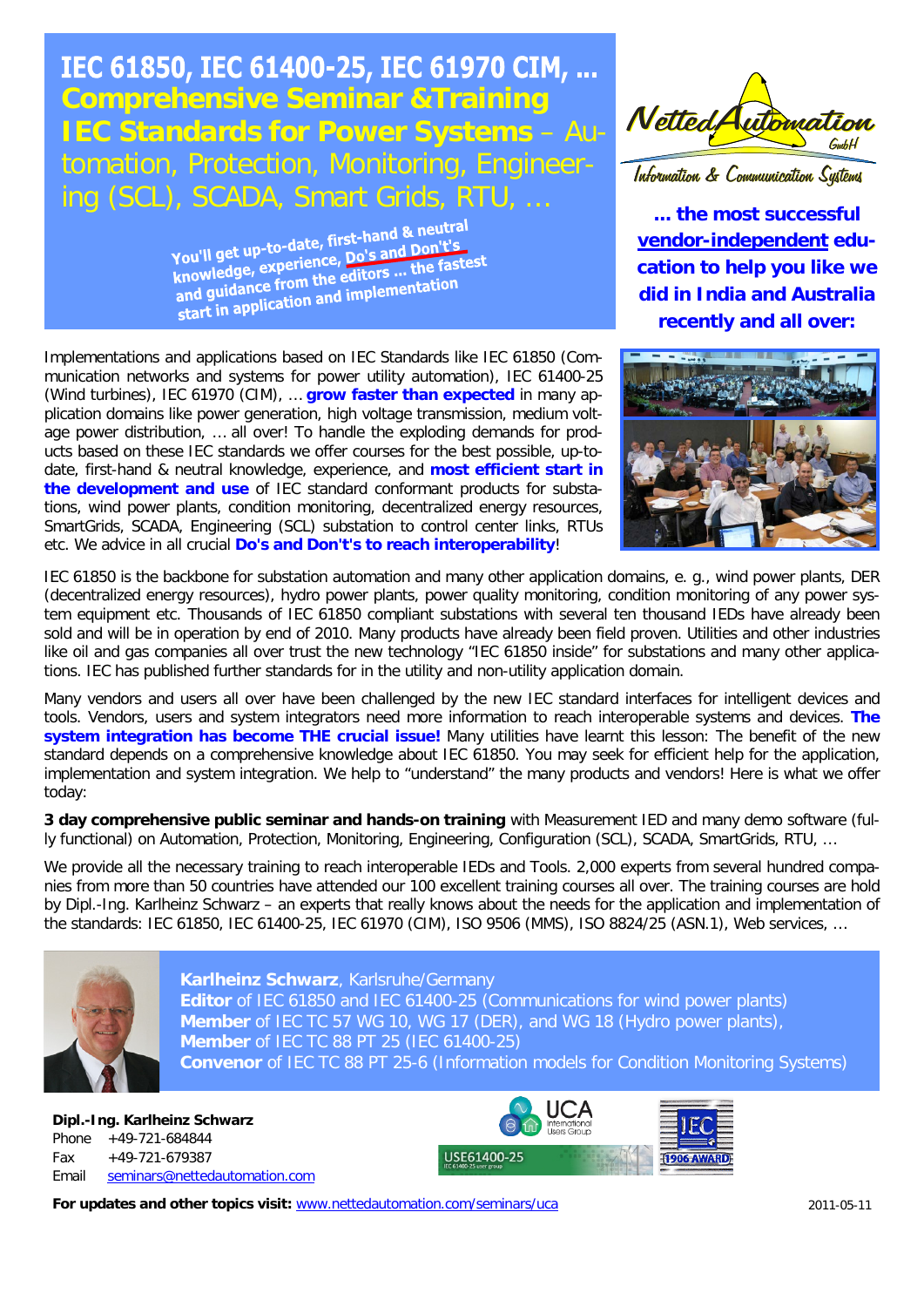**3 day comprehensive public seminar and hands-on training** with Measurement IED and many demo software (most are fully functional) on Automation, Protection, Monitoring, Engineering, Configuration (SCL), SCADA, Smart Grids, RTU, …



The following crucial modules will be presented and discussed among other topics:

| <b>Modules</b><br><b>Preparation</b>                                        |          | <b>Topics</b>                                                                                 | Title / description                                                                                                                                                                                                                                                                                                                                              |
|-----------------------------------------------------------------------------|----------|-----------------------------------------------------------------------------------------------|------------------------------------------------------------------------------------------------------------------------------------------------------------------------------------------------------------------------------------------------------------------------------------------------------------------------------------------------------------------|
|                                                                             |          | Get prepared in some crucial top-<br>ics in order to run more efficiently<br>during the event | In preparation for the training we send selected material to all registered people<br>some three weeks prior to the event. What is a model, a protocol, MMS, an inter-<br>face, ASN.1, XML,  Ethernet?                                                                                                                                                           |
| 0. General                                                                  | S-0000   | Welcome and opening                                                                           | Welcome, opening, roll call of attendees, expectations of attendees, Title and<br>scope of IEC 61850 (IEC TC 57), Power Delivery System, What does IEC 61850<br>provide?, Motivation for the new standards, IEC 61850 in brief, Re-use of IEC<br>61850, Tools and System Integration, Standardization and projects, General ob-<br>servations.                   |
| 1. Management and S-0100<br>automation of the<br>power system (ba-<br>sics) |          | Power system automation basics                                                                | Basics of power system information integration and automation covering control<br>centers, substations, power generation; Elements of the power system: Substa-<br>tions, Power Generation, Transmission, Distribution, System architecture, Func-<br>tions, Communications, System engineering, and device configuration                                        |
|                                                                             | $S-0101$ | Standardization                                                                               | IEC activities related to power system standardization, IEC TC 57 and TC 88, In-<br>ternational organizations for the power industry, IEC organization and standardiza-<br>tion work, IEC activities related to the power industry, CIGRE, IEEE, UCA Users<br>Group, IEC 61400 User Group, activities related to the power industry; interna-<br>tional fieldbus |
| 2. IEC 61850 (and<br>IEC 61400-25) ba-<br><b>sics</b>                       | S-0200   | IEC 61850 series - overview                                                                   | Communication networks and systems for power system automation: general in-<br>troduction on whole series.<br>Design objectives and scope IEC 61850, Content and structure of IEC 61850, Fea-<br>tures of IEC 61850, Application modeling, Information exchange and communica-<br>tion services, the 16 parts of the standard                                    |
|                                                                             | S-0201   | IEC 61850 Application modeling<br>principles                                                  | Modeling protection, substation automation, other applications (Logical nodes, da-<br>ta and data attributes, function modeling, extension of the models, monitoring).<br>The elements of the data model, Acquisition of measured information, Controlling<br>of switchgear equipment, Protection functions, Edition 2 updates, Example of a<br>model.           |
|                                                                             | S-0202   | IEC 61850-6 engineering process                                                               | Engineering process using the configuration language: from IEDs and single line<br>diagram to configured substation automation system<br>Systems specification (Single line diagram and functions), IED specification (IED<br>capability description), System engineering, IED engineering and configuration,<br>Use of SCL (summary), Edition 2.                |
|                                                                             | S-0203   | Communication                                                                                 | Information exchange with the ACSI according to IEC 61850-7-2<br>Basics, Information flow through IEDs, ACSI in detail (IEC 61850-7-2), Server,<br>Logical Device, Logical Node, Data, DataSet, Control Blocks (Reporting, Logging,<br>GOOSE, SV), Control, Conformance statement, Recording (IEC 61850-7-4).                                                    |
|                                                                             | S-0204   | Implementation of IEC 61850 con-<br>formant devices and tools                                 | Device models, design of advanced IEDs, software and hardware architectures,<br>OEM software                                                                                                                                                                                                                                                                     |
|                                                                             | S-0205   | Device conformance testing                                                                    | Conformance testing of devices according to IEC 61850-10                                                                                                                                                                                                                                                                                                         |
|                                                                             | S-02061  | Extension rules IEC 61850                                                                     | The extension rules for Logical Nodes, Data, and Common Data Classes, the name<br>space concept.<br>Scope, Instantiation of existing information model classes, New information mod-<br>els, Name space concept.                                                                                                                                                 |
|                                                                             | S-0207   | Substation configuration language<br>(SCL)                                                    | System configuration language: basics and details; Engineering process and SCL,<br>SCL object model, SCL syntax (IEC 61850-6 (SCL)), SCL edition 2.<br>The object model and content of the SCL files, Examples, Binding models to real<br>world, inputs, and to outputs, the data flow engineering                                                               |
| 3. Substation auto-<br>mation and protec-<br>tion                           | S-0301   | Applying IEC 61850 for power<br>system automation - use cases                                 | Use cases from power system automation like measuring of current and volt-<br>age, protection, operating a switch, creation of a sequence of events, SCADA.<br>Use case 1 - measuring current and voltage<br>Use case 2 - operate switchgear                                                                                                                     |
|                                                                             | S-0302   | Product specifications for sub-<br>station equipment                                          | Implementation guideline IEC 61850-9-2 "LE", Product standard for switch-<br>gear with integrated IEC 61850 interface (IEC 62271-003)                                                                                                                                                                                                                            |
| 4. Power<br>generation                                                      | S-040x   | Introduction                                                                                  | Wind power plants, Hydro power plants, Distributed Energy Resources                                                                                                                                                                                                                                                                                              |
|                                                                             | .        |                                                                                               | $\cdots$                                                                                                                                                                                                                                                                                                                                                         |
| 7. Communication<br>and SCADA aspects<br>and protocol im-<br>plementations  | S-0700   | Extracting data from field devices                                                            | General SCADA services - configuration of control blocks (IEC 61850-7-2).<br>Overview, Reporting, Logging, GOOSE, Sampled values                                                                                                                                                                                                                                 |
|                                                                             |          | S-0701 Monitoring for SCADA applications                                                      | Fundamentals of special SCADA services (IEC 61850-7-2): model basics for moni-<br>toring, event reporting, event logging.<br>IEC 61850 aspects of monitoring, SCADA services, Alarm handling                                                                                                                                                                     |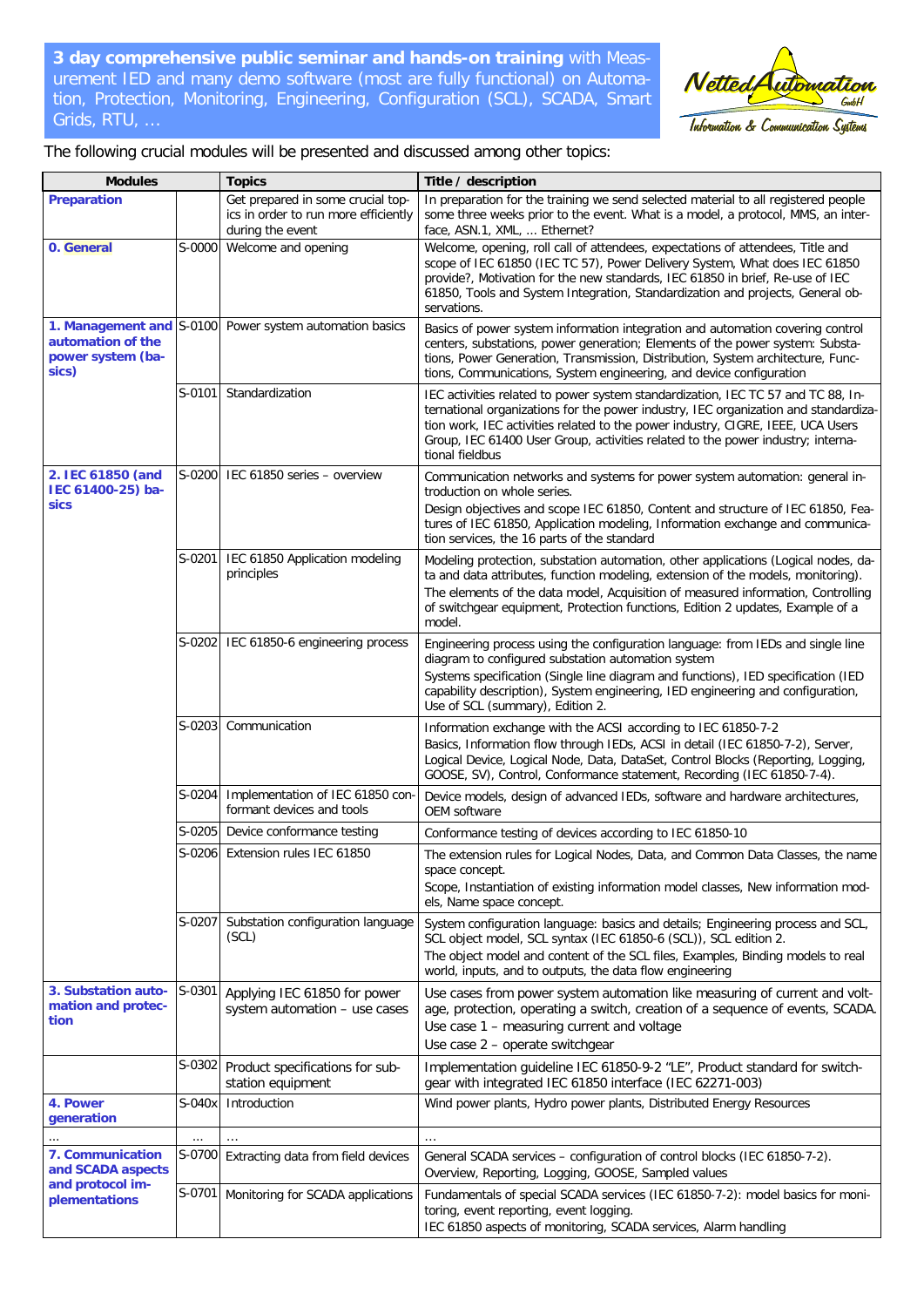| <b>Modules</b>                                                                                   |          | <b>Topics</b>                                    | Title / description                                                                                                                                                                                                                                                                                                                                                                                                    |
|--------------------------------------------------------------------------------------------------|----------|--------------------------------------------------|------------------------------------------------------------------------------------------------------------------------------------------------------------------------------------------------------------------------------------------------------------------------------------------------------------------------------------------------------------------------------------------------------------------------|
|                                                                                                  | $S-0702$ | Communication technologies                       | Fundamentals of Industrial Ethernet used for substations and beyond<br>Industrial Ethernet features, Ethernet Requirements for IEC 61850, Shared Ether-<br>net, Switched Ethernet, Ethernet frames, Ethertypes used in IEC 61850, Priority<br>tagging, 802.1Q / 802.1p                                                                                                                                                 |
|                                                                                                  | 0709     | Network Engineering Guidelines<br>(IEC 61850-11) | Recovery protocols (RSTP, PRP, etc); different approaches to network topology,<br>redundancy, time synchronization, etc.; status of standardization                                                                                                                                                                                                                                                                    |
| 8. Products and<br>projects                                                                      |          | S-0800 Practical experience                      | IEC 61850 devices, tools, and projects in reality; penetration of IEC 61850 (61400-<br>25) in the global market.<br>Equipment, IEDs, Tools, Substations, Industrial applications                                                                                                                                                                                                                                       |
|                                                                                                  | $S-0807$ | IEC 61850 Network Analyzer and<br><b>SCL</b>     | Presentation and demonstration of the use of SCL files for the interpretation of<br>messages: Connect IED Scout to QNE Measurement IED, Generate SCL for QNE<br>with IED Scout, KEMA UNICA trace without SCL, KEMA UNICA trace with SCL,<br>Ethereal Trace and interpretation of ASN.1 BER                                                                                                                             |
| 9. Real-time<br><b>information</b><br>exchange with<br><b>GOOSE and</b><br><b>Sampled Values</b> | S-0901   | GOOSE (Generic Object Oriented<br>System Event)  | GOOSE Control Blocks and dynamic behavior of GOOSE message exchange. Re-<br>quired Ethernet communication infrastructure (Ethertype, Multicasting, Multicast<br>filtering, ) . GOSSE message syntax. Configuration of GOOSE control using SCL.<br>GOOSE application examples. Demonstration of GOOSE messaging and network<br>traffic analysis.                                                                        |
| H. General IEC<br>61850 hands-on<br>training                                                     | $H-03$   | <b>IED</b> communication                         | Hands-on training of the use of communication services (ACSI) using an IED Simu-<br>lator and common IED Browsers. The communication comprises all ACSI services<br>except Sampled Values; communication with real IEDs (Measurement IED); Net-<br>work infrastructure will be provided; two attendees each with a PC will be con-<br>nected 1:1 by a cross-over cable; training software will be provided in advance. |
|                                                                                                  | $H-04$   | Analyzing the communication                      | Analyzing the communication according to IEC 61850: client-server, GOOSE, SV (if<br>available); communication testing                                                                                                                                                                                                                                                                                                  |
| Q & A                                                                                            |          | <b>Question &amp; Answers</b>                    | All attendees are requested to provide questions some two weeks prior to the<br>event. Questions will be answered and discussed during the course.                                                                                                                                                                                                                                                                     |

These topics may be updated. The final program for the events listed on the next page will be provided in due time.

#### **Who should attend?**

- Substation automation and protection experts and decision makers
- System and device designer and implementers
- Automation, IT and communication experts from utilities, power system planners
- System integrators, engineering personal, SCADA experts
- Control center experts
- Experts from operators, aggregators, power plants (hydro, wind, DER, ...), virtual power plants
- Asset manager, maintenance and service personal, Field application engineers
- **Consultants and technical advisors**
- …

### **Dates and registration form** See back page

### **Fee** 1.950 EURO

(A discount of 20 per cent will be granted if more than one person per organization attends; for any other discount please contact us [seminars@nettedautomation.com\)](mailto:seminars@nettedautomation.com)

Attendees will receive all slides as paper copy and a CD ROM with all slides and other material like demo software etc.

Many other topics for advanced courses and in-house training can be found under:

<http://www.nettedautomation.com/seminars>

A current list of modules for seminars and hands-on training can be downloaded:

<http://www.nettedautomation.com/download/Sem/prog/Training-Modules-2010-02-01.pdf> [pdf, 150 KB]

**registration form ►**